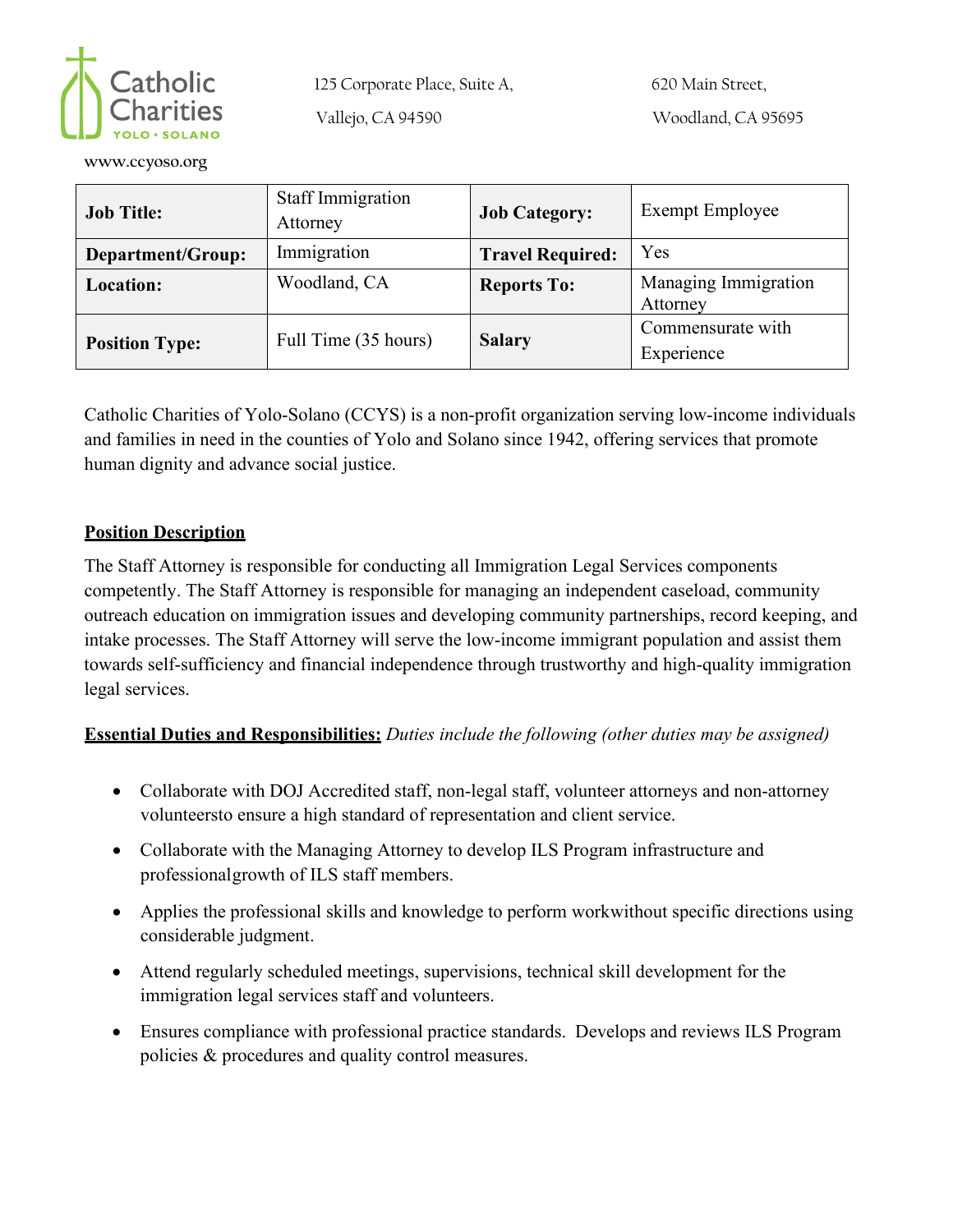

**[www.ccyoso.org](about:blank)**

125 Corporate Place, Suite A, Vallejo, CA 94590

620 Main Street, Woodland, CA 95695

**Practice of Immigration Law:**

- Understand and adhere to Rules of Professional Conduct.
- Carry a reasonable caseload of immigration matters including representation in removal proceedings.
- Represent clients before USCIS and prepare applications for family-based immigration, adjustment of status, consular processing, DACA, U Visas, VAWA and T Visas, among others.
- Provide consultation and assessment to determine eligibility for immigration relief.

## **Minimum Qualifications:**

**Education:** Juris Doctor degree from either a CA-accredited law school or ABA-accredited law school and license to practice law.

**Experience:** 0 to 2 years of experience in a broad range of immigration law.

## **Skills/Knowledge:**

- Understands CCYS mission and is responsible, adaptive, resourceful, innovative & solution focused and team oriented.
- Must have demonstrated ability to work in a face-paced nonprofiterium ethat serves lowincome communities with diverse cultural backgrounds
- Must have thorough working knowledge of Microsoft Office Suite, Google Suite, Cerenade's eImmigration Software
- Experience managing substantial immigration caseloads and strategic planning
- Experience in litigation and client advocacy. Demonstrated legal research and legal writing skills.
- Must have ability to read, understand, apply language and concepts, and make independent decisions based on policies, governmental regulations, technical procedures, general business periodicals, professional journals, and contracts.
- Must have demonstrated analytical, critical thinking, problem-solving, strategic thinking, negotiating, and planning skills.
- Must have conflict resolution skills. Must have demonstrated customer service skills.
- Must be results-oriented, highly organized, detail oriented, proactive, resourceful, able to manage multiple high-level projects with strict timetables, and have solid administrative follow-through while working in a fast-paced environment.
- Must read and communicate orally and write in Spanish.